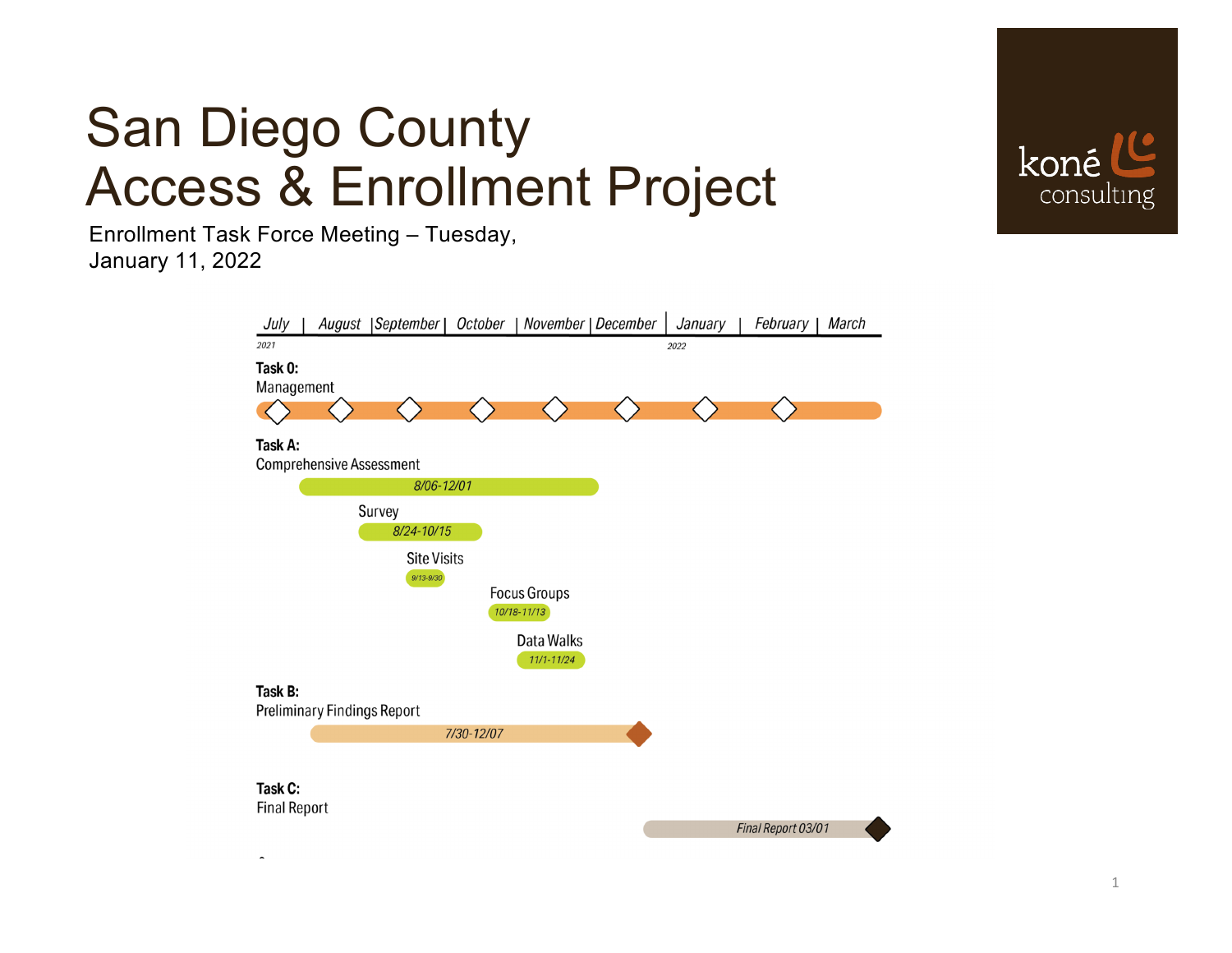## Timeline



#### **Meetings**

- **Jan 11th** ETF meeting –2 hours with facilitator
- **Jan 25th** ETF meeting –2 hours with facilitator
- **Feb 08th** ETF meeting (with members and guests) –2 hours with facilitator, discuss/determine ETF recommendations for SSAB review
- **Feb 16th** SSAB meeting review recommendations
- **Feb 22nd** ETF meeting with members and guests - 2 hours
- **March 15th** Board of Supervisors Meeting

#### **Deliverables**

- **January TBD** Social Media Challenge
- **Jan 31st** Report submitted to ETF (ETF will disseminate to full SSAB)
- **Feb 25th** SSAB/ ETF Final report/ recommendations due
- **March 7th** BOS letter docket date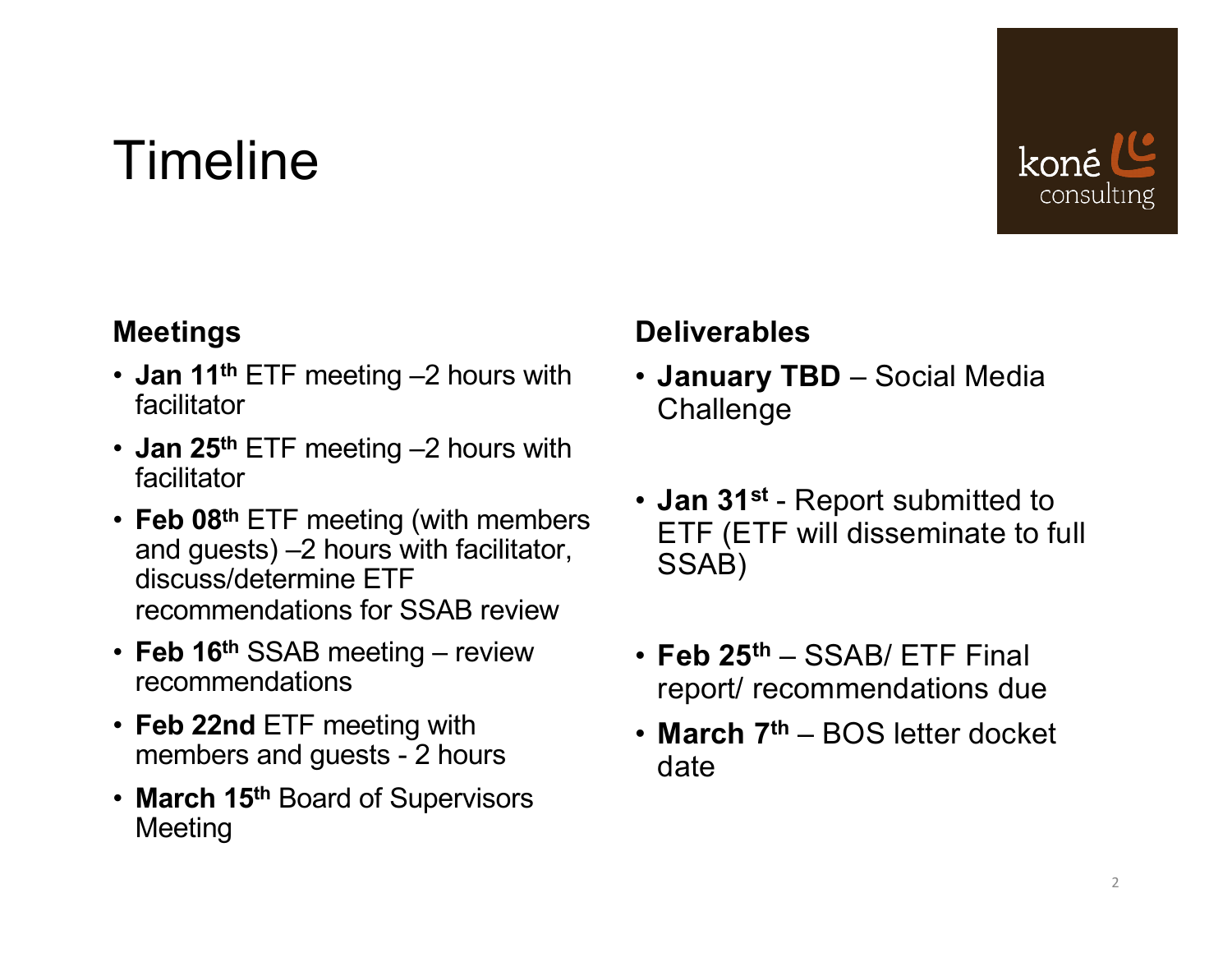# Agenda



- Update on Social Media Challenge
- Discussion of key findings and draft recommendations by report topic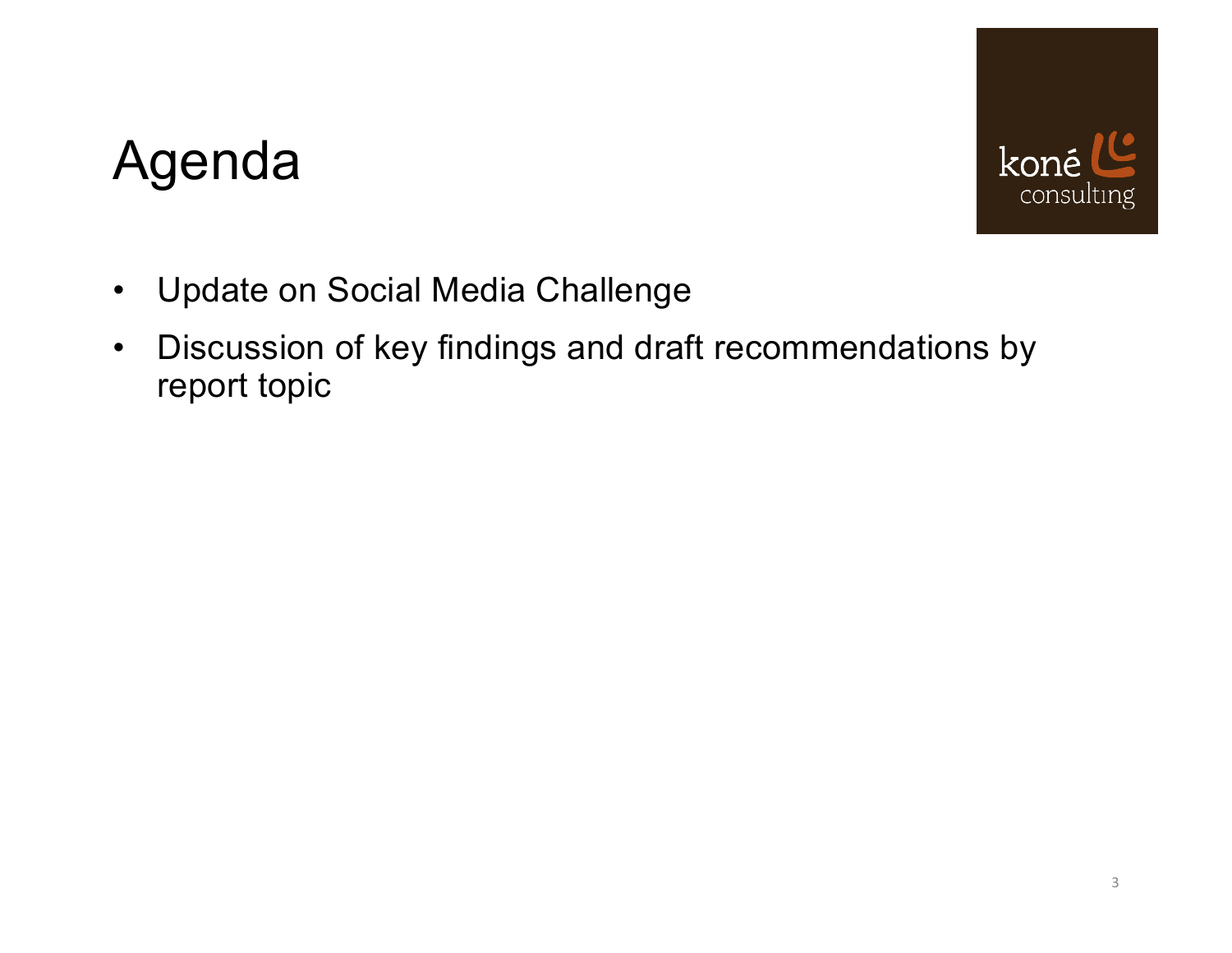## Group Agreements



- Listen, believe, and reflect
- Accept non-closure for the moment
- Speak your own truth with compassion
- Listen to understand; don't listen to respond
- Value and celebrate each other's experiences
- Use "I" statements; not you, we or they statements
- Open hearts + open minds = Exploration of possibilities
- Make space, then take space; be concise
- Bring your best being into the room
- Attack the problem, not the person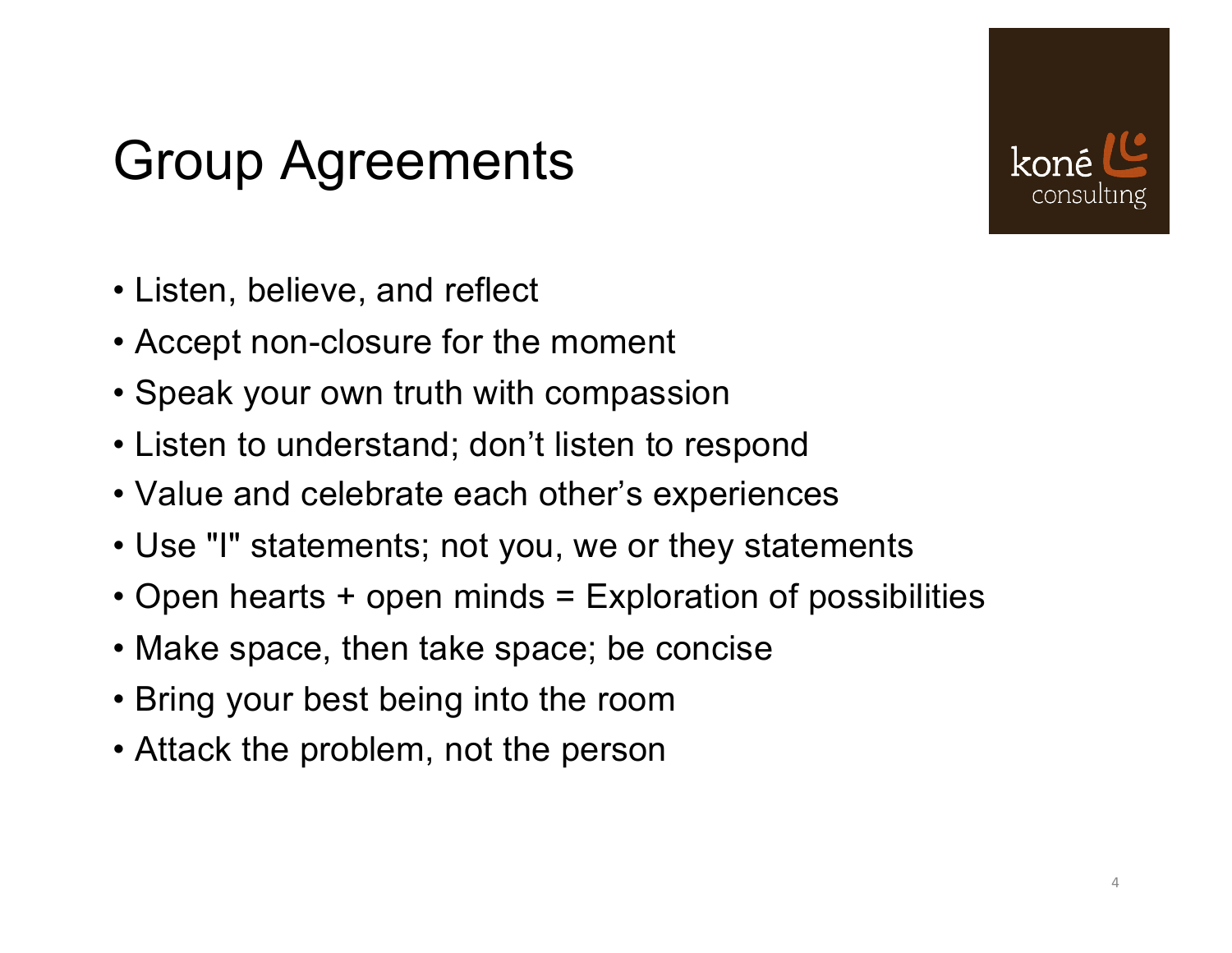## Data Walks – Social Media Challenge



- Update on approach to simplify/ minimize the ask of organizations
- Community Organizations
	- Housing Federation /HEAL (formerly homeless)
	- San Diego 211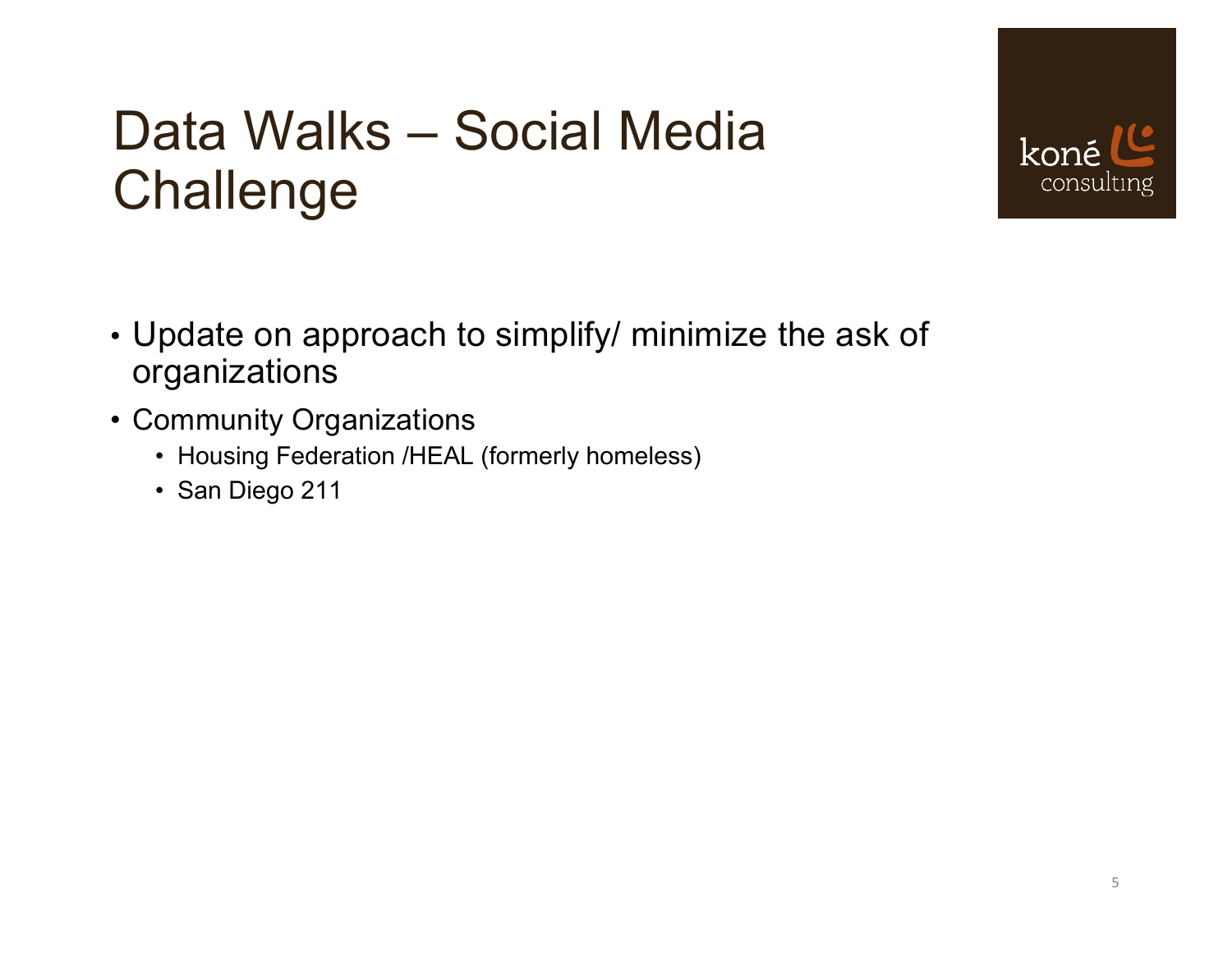## Overview of report topics



#### **To be covered today**

- Program Outreach
- Application & Eligibility Processing
- Renewals, Recertifications, and Change Reporting

#### **For Jan 25th meeting**

- Program Access
- County Staffing and Workload Levels
- Cross-Cutting Themes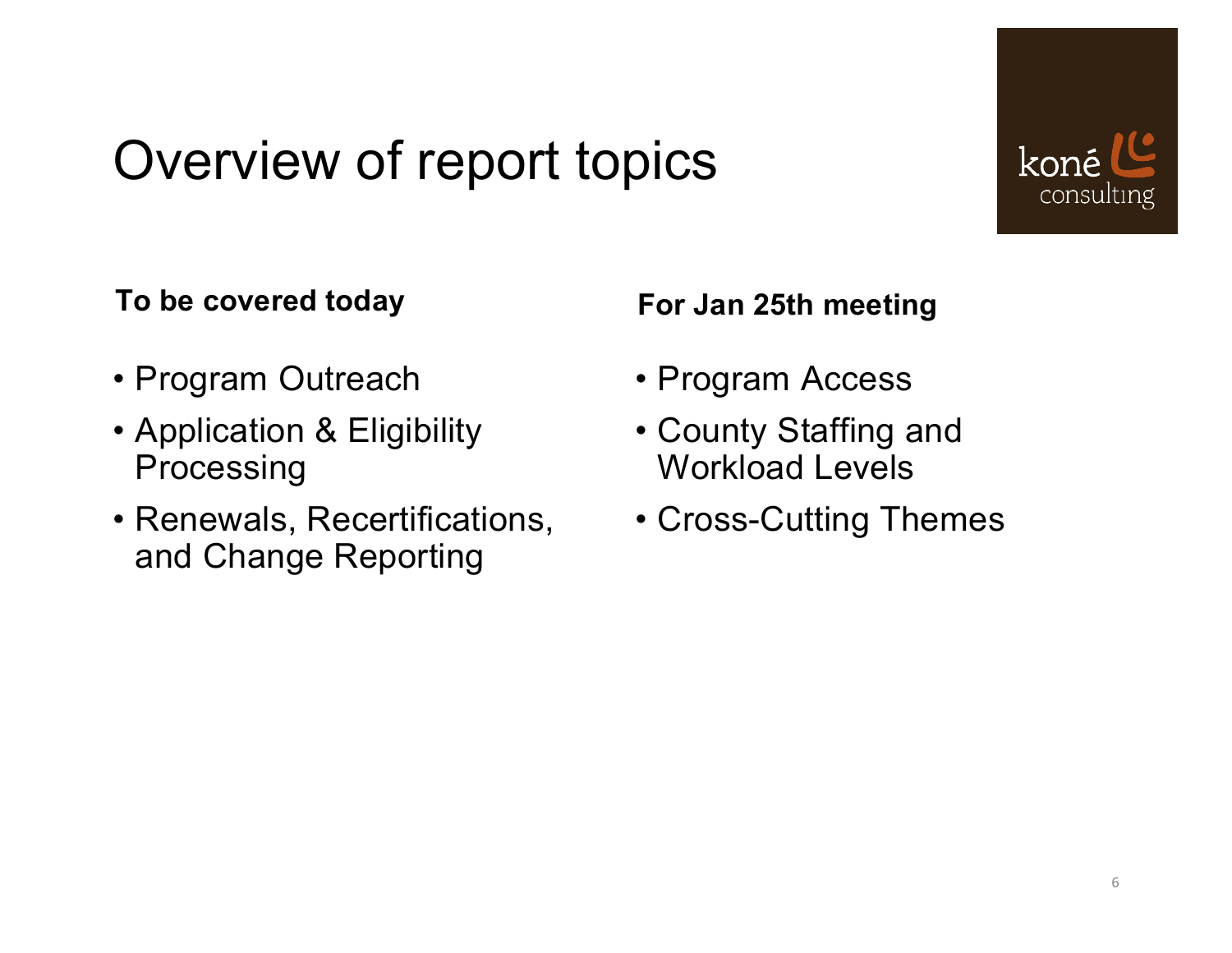# Program Outreach Key Findings



- Community partnerships are key to reaching eligible San Diegans. HHSA and CBO partnerships are strong and CBOs play an important role in outreach.
- There are discrepancies between most common County and CBO outreach approaches and client preferences.
	- Flyers/brochures vs email, texting and social media
- The communities identified to prioritize outreach include:
	- unhoused
	- seniors
	- people with disabilities
	- mixed-immigrant status households
	- students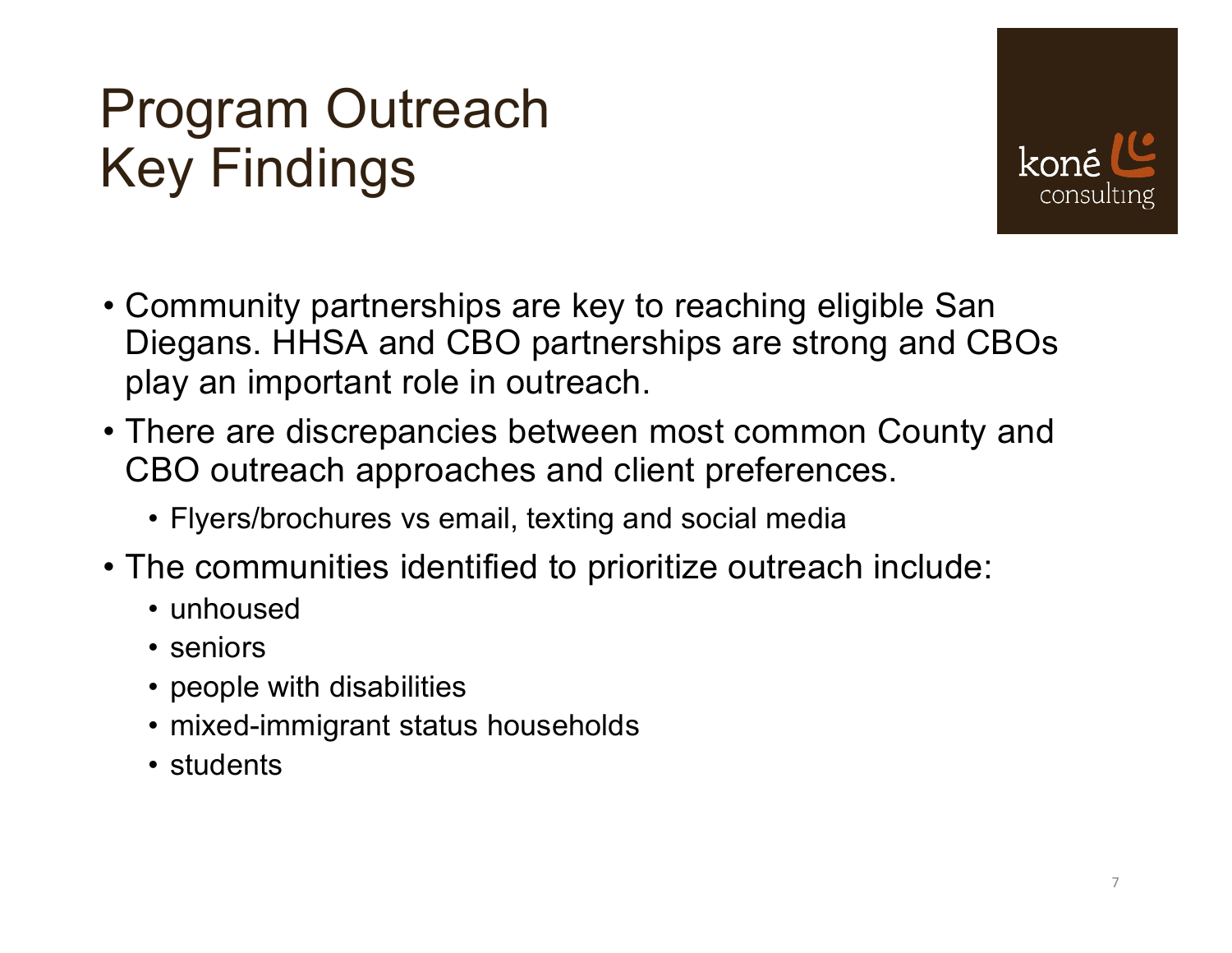### Program Outreach Draft Recommendations



Align County and CBO approaches to outreach with customer preferences

County should consider crossprogram outreach using digital communication channels

County should create digestible fact sheets and ensure availability in all threshold languages

Leverage and expand mobile outreach unit and interdisciplinary street outreach

teams

Leverage and expand partnerships with CBOs trusted by prioritized subgroups

**Which would have the greatest impact? 1 vote in each color, green = short term, yellow/gold = longer term**

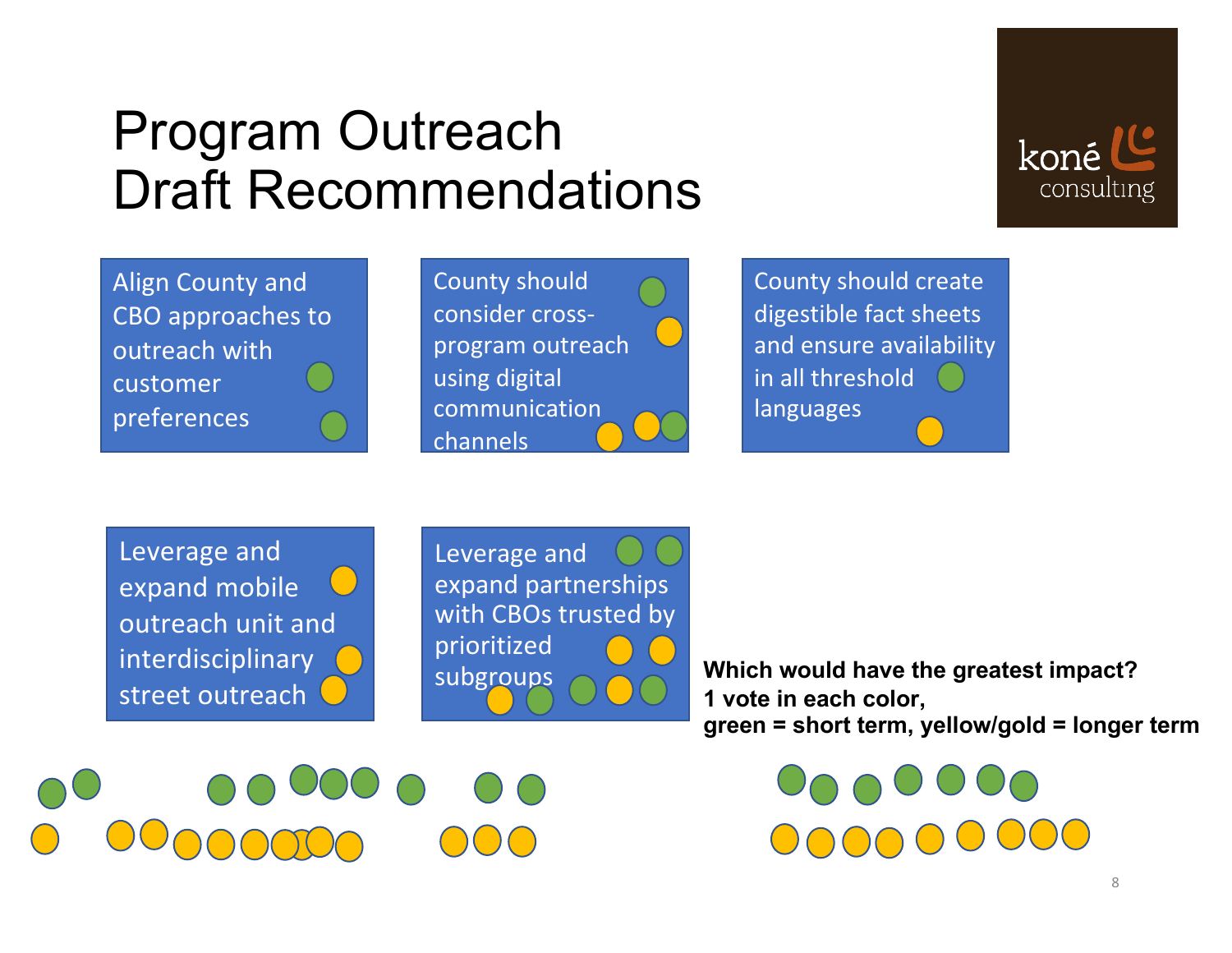# Applications & Eligibility Processing Key Findings



- HHSA is a big operation and was heavily impacted by COVID (pivoting to virtual services within a few days). Federal waivers have helped keep operations running relatively smoothly.
- The majority of applications are submitted online, which staff and CBOs also believe is the best mode, but in-person services are still being provided at FRCs and CBOs- with modifications- especially adapted for serving higher-needs clients like the unhoused and those with medical or mental health needs.
- Single-program apps may have eroded program integration based on low joint applications (30%).
- Most clients get help with their application from either a County worker or a CBO.
- Approval rates are relatively low (55-62%), and lowest for applications from CBOs (55%).
- The most common reason applications are denied is for failure to provide required verifications.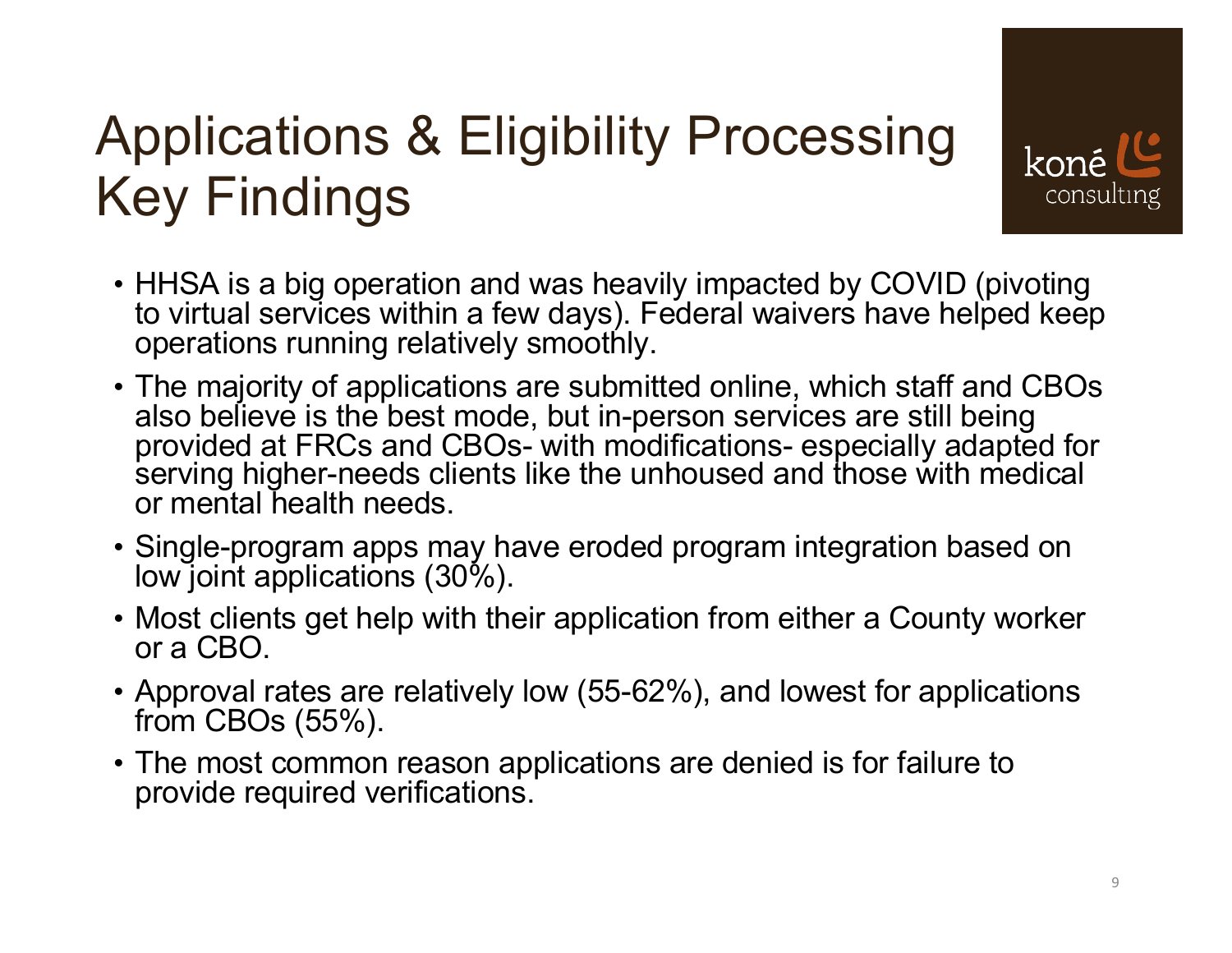## Applications & Eligibility Processing Draft Recommendations

Pursue a demonstration of a simplified universal application packet - plain talk, multiple languages, clear instructions, and mobile-friendly (skip logic)

Establish County and CBO initiative to reduce denied applications (emphasize FTP)

Explore options for OCR and systems integration to avoid need for duplicate data entry for some modes of application

Expand availability of County application assistance by increasing outstationed eligibility workers and mobile outreach units

Create two-way communication channels and clear language so clients can easily ask follow-up questions and check status

Streamline phone applications by replicating 211's abbreviated rights and responsibilities approach

Give CBO assisters and outreach workers access to a universalized case management dashboard

**Which would have the greatest impact?** 

**1 vote in each color, green = short term, yellow/gold = longer term**



koné

consulting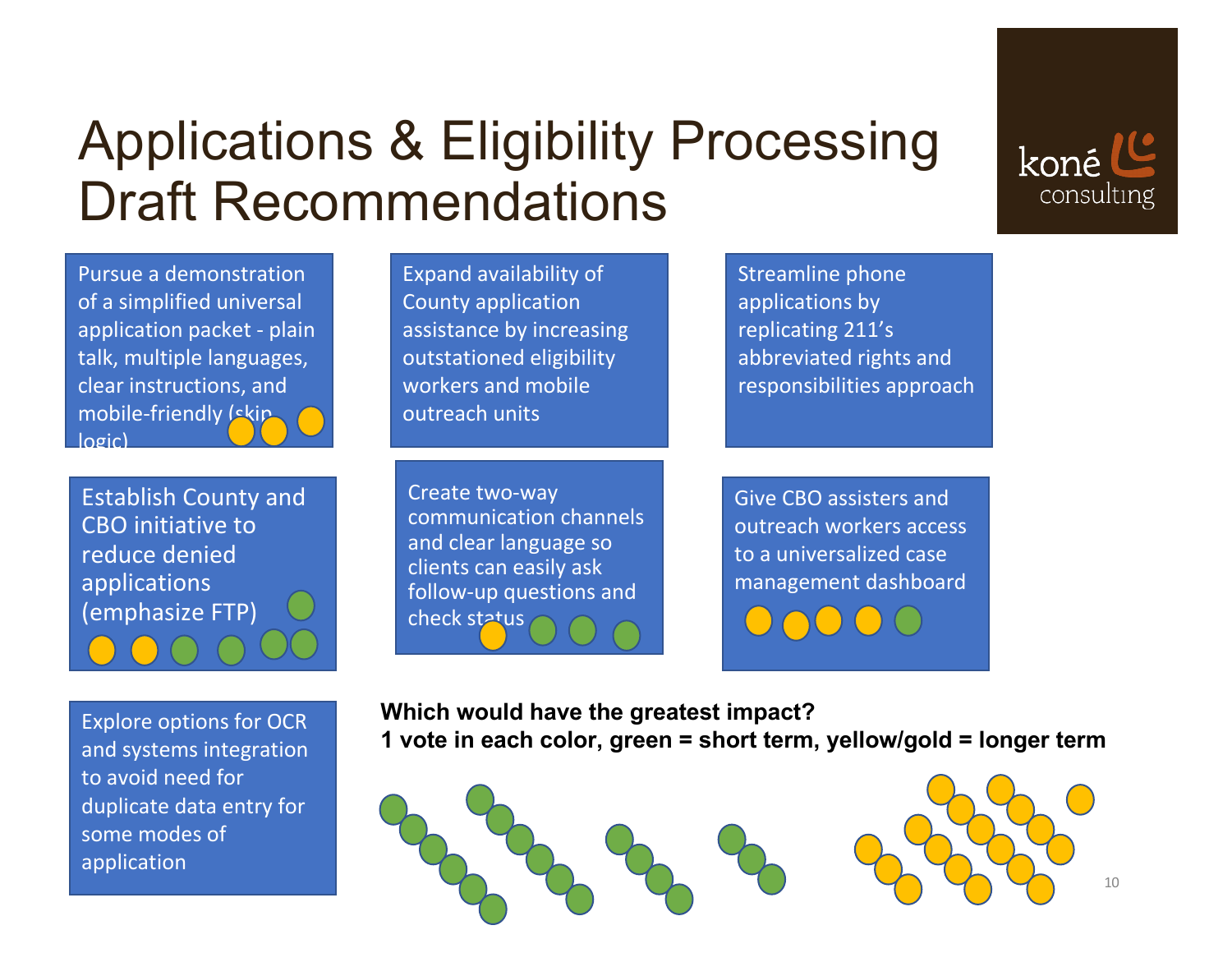# Renewals, Recertifications, and Change Reporting - Key Findings



- Requirements to periodically review and renew benefits, and report changes, exist in all programs.
- Challenges in the application and eligibility processing impact renewals, too (income verification, etc.).
- One unique issue is program churn- or clients losing eligibility because they didn't complete a requirement- and then subsequently reapplying after benefits close.
	- 30 percent of client survey respondents experienced program churn (higher than management data).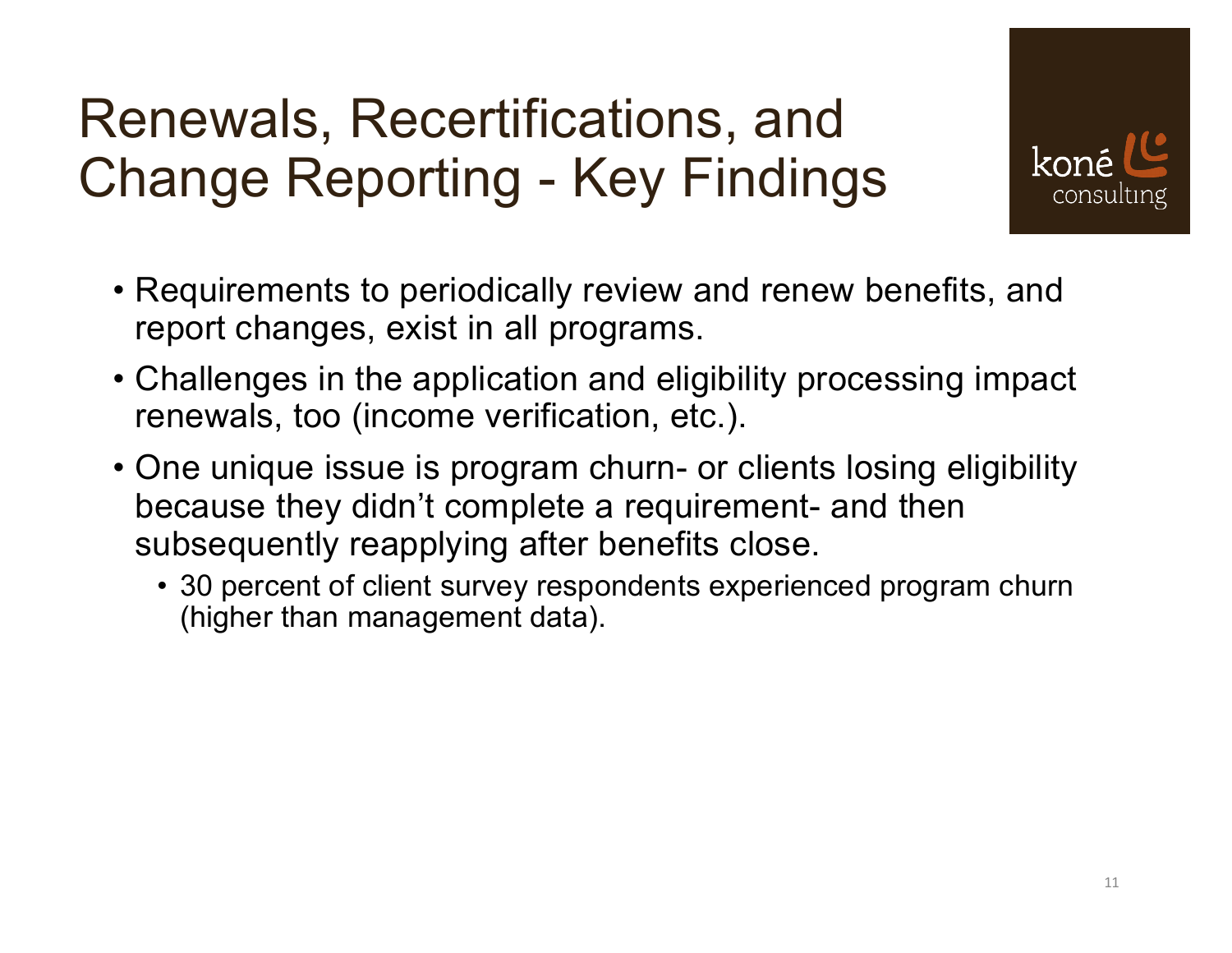### Renewals, Recertifications, and Change Reporting -Draft Recommendations

Create an HHSA welcome packet with client renewal education

Simplify renewal paperwork and forms

Conduct refresher training on alternatives to paper verification and create more desk guides to clarify existing guidelines

koné

consulting

Focused renewal strategy for General Relief

Leverage best practices using behavioral economics principles for renewal reminders like HHSA's text reminders and robocalls

**Which would have the greatest impact? 1 vote in each color, green = short term, yellow/gold = longer term**